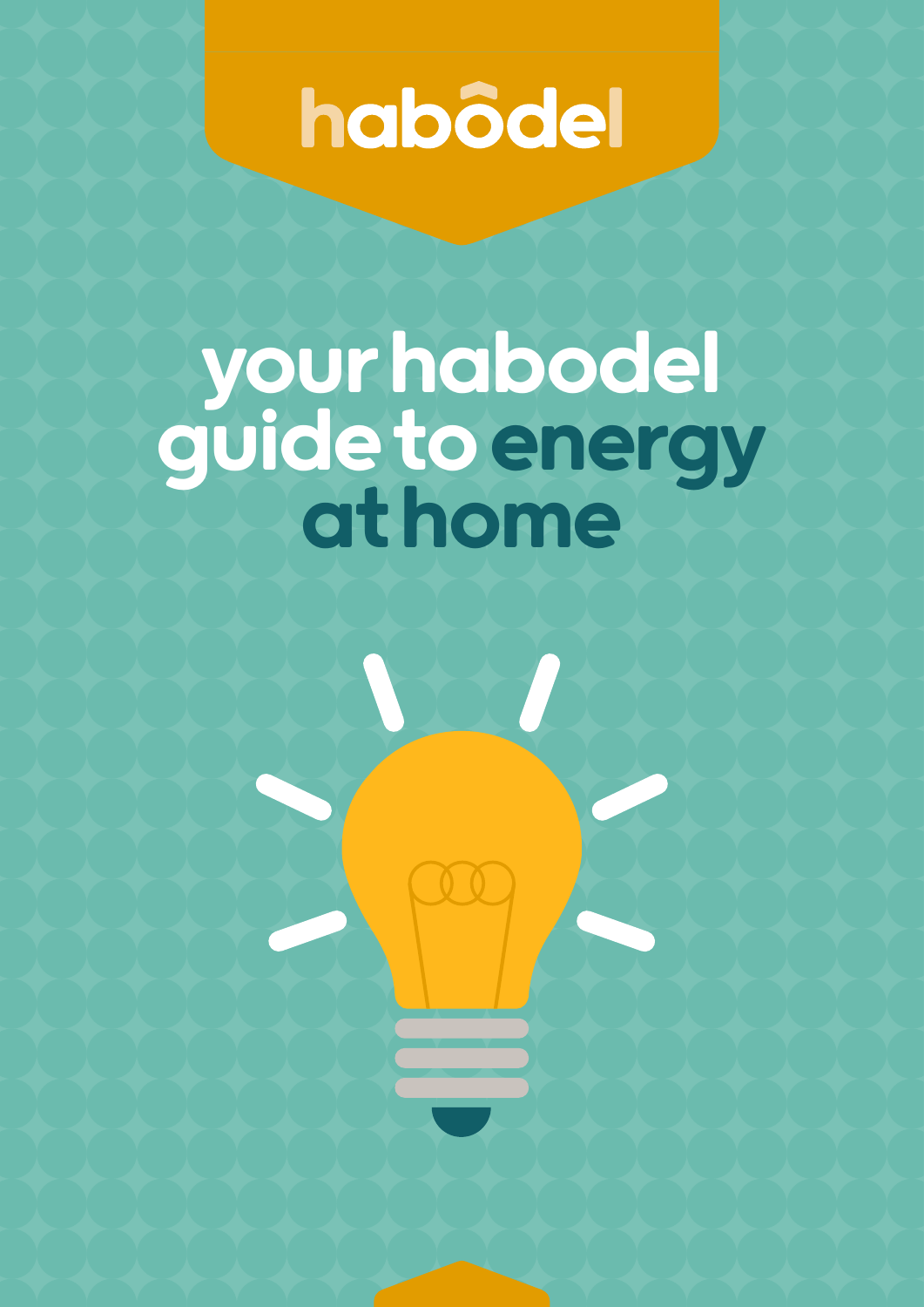## contents

Here's everything you need to make sure your new home is kept as energy efficient as it can be.





| <b>Energy efficiency</b>      |   |
|-------------------------------|---|
| - Energy efficient heating    |   |
| - Energy efficient appliances | 5 |
| - Energy efficient lighting   | Ô |
| Know your responsibilities    |   |
| - Tenants responsibilities    |   |
| - Landlords responsibilities  |   |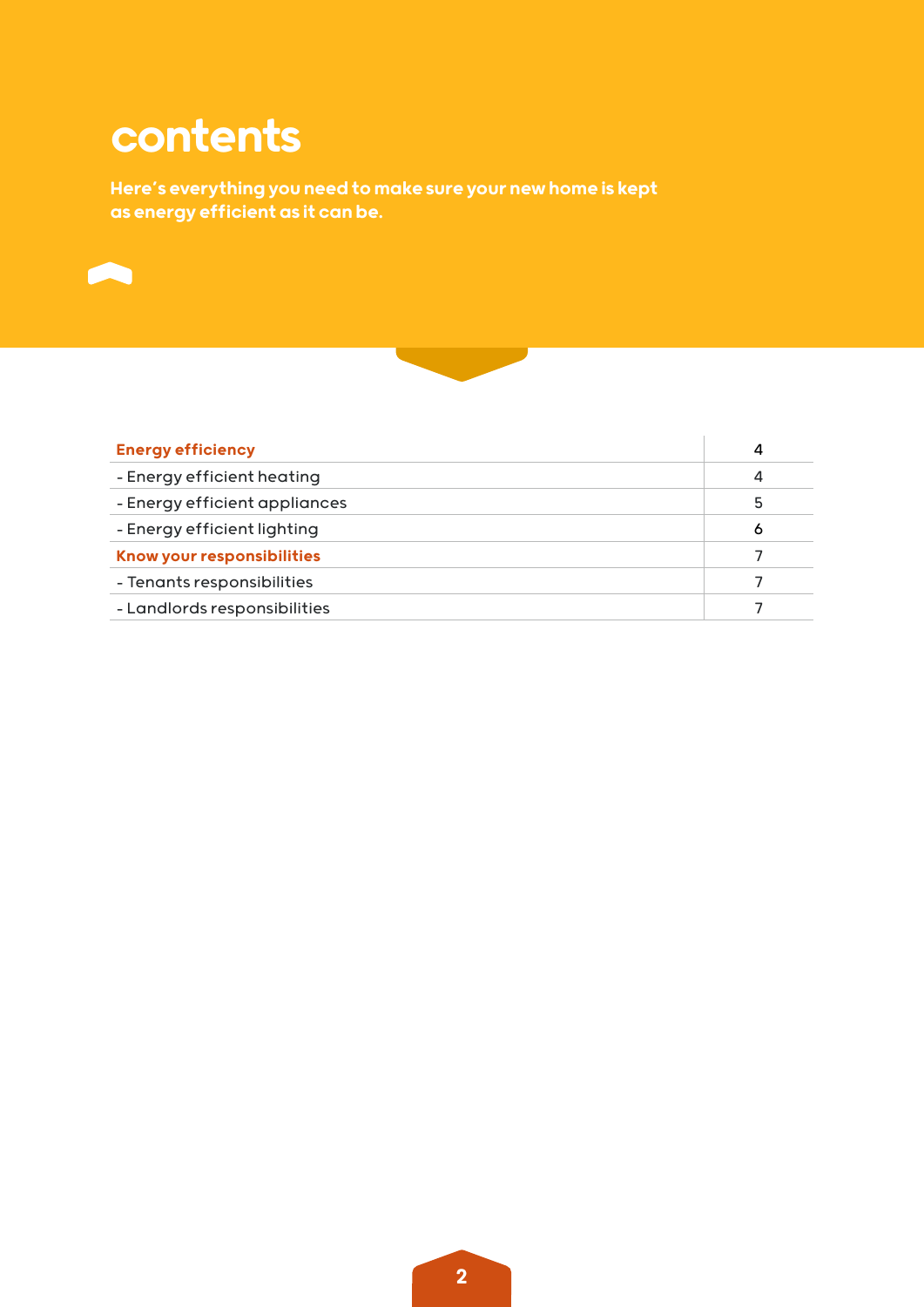we're in it together when it comes to creating an energy efficient home

habôdel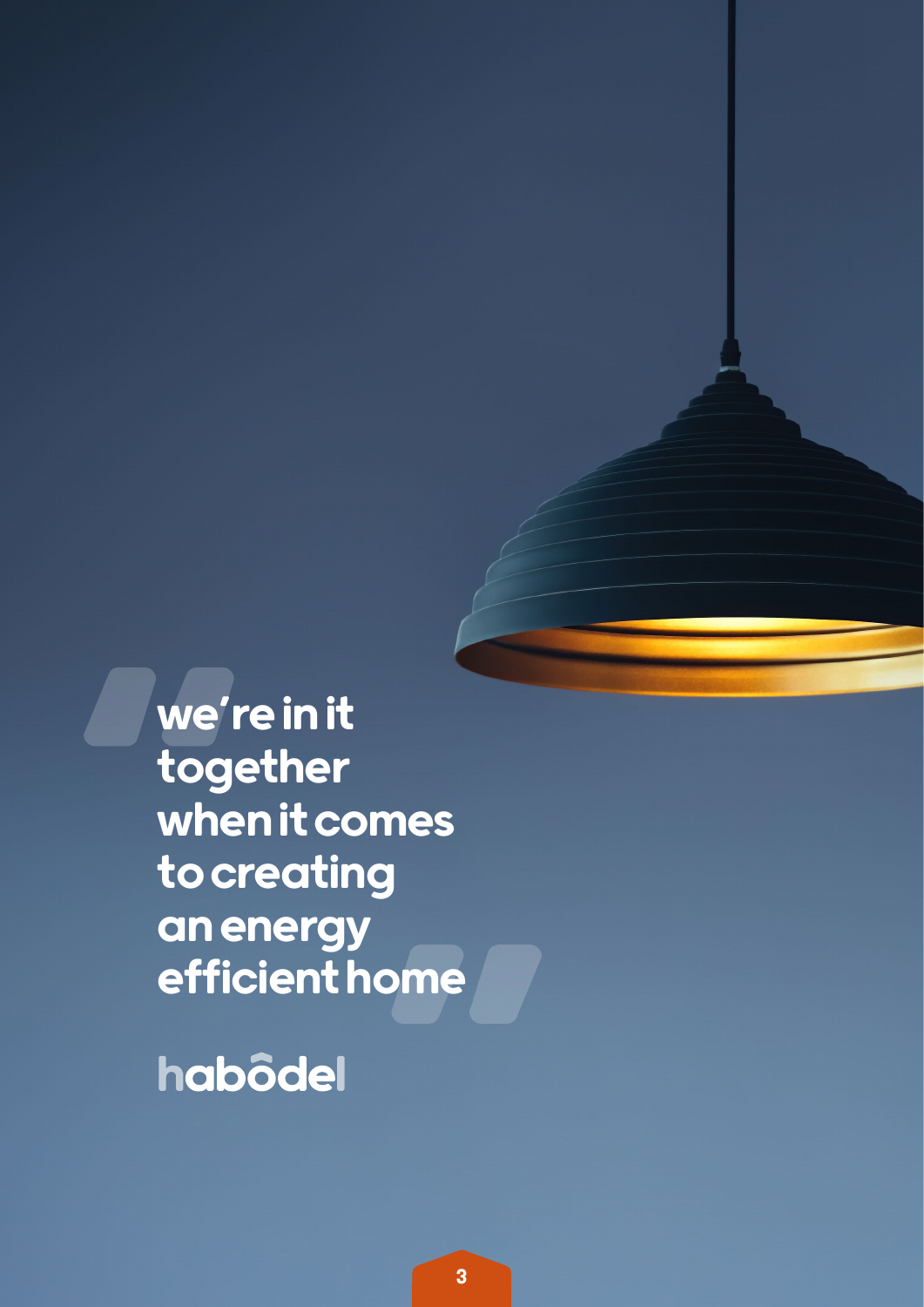## energy efficiency

We want you to feel safe and warm whilst making things more energy efficient and lowering your energy bills. This guide is to help you use energy to heat or cool your home, generate hot water and power all your appliances and devices as economically as you can.



We want all our customers to save money on their bills at the same time as lowering their carbon footprint. Aside from switching to a greener tariff, here are some ways to be more energy efficient in your habodel home.

Use your windows and keep trickle vents open in your home, even in winter. A continuous flow of air in your home throughout the year not only reduces the chance of mould, but also lowers the moisture in the air. This means your heating works more efficiently as it isn't constantly fighting humidity. This is good for your home, your contents and your health.

#### Energy efficient heating

Over half the money spent on your energy bills goes towards heating your home and hot water. These costs continue to rise every year. So think about how much energy you're using every day to help reduce your outgoings.

Please remember. We trust you to use the heating system in your home in the right way. If you find any issues with your system, report them via our Propertyfile App so we can keep your home as safe and efficient as possible.

Your boiler plays an essential role in your home, heating water for your kitchen, bathroom, and radiators. Ensure you check for any potential issues with your heating system or leaks from pipes and report them as soon as possible using our Propertyfile App. Checking your heating controls regularly and making minor adjustments will not only reduce the amount of carbon dioxide your home generates but will also save you money.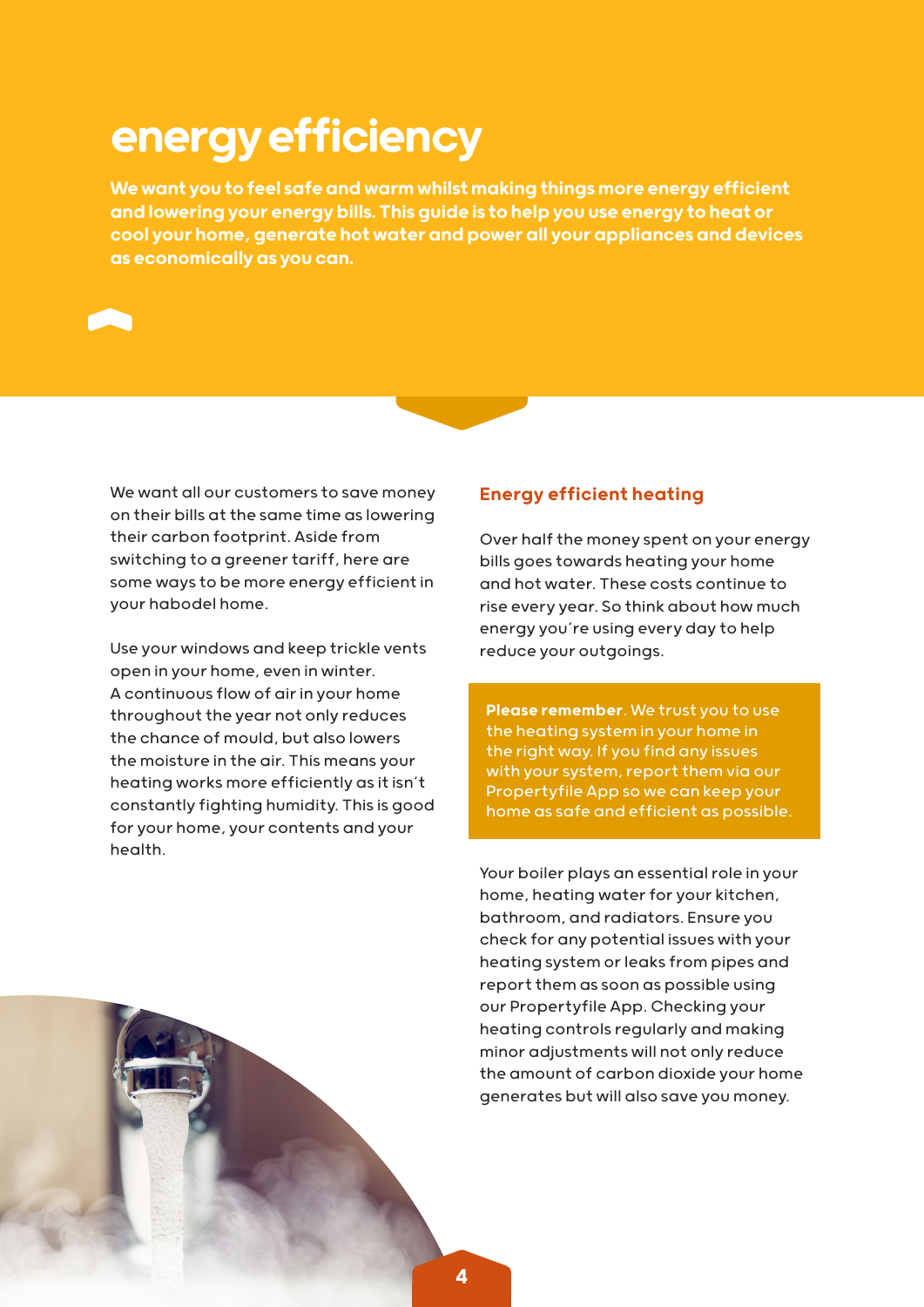#### Energy efficient appliances

Home appliances are becoming more energy efficient as technology improves, saving you time and money.

Greenhouse gases produced by inefficient appliances are one of the leading causes of global warming and climate change. So, using energy efficient appliances such as A-rated dishwashers and refrigerators saves energy, reduces emissions and protects the environment.

Electricity rates are increasing every year due to excessive energy demand. Therefore, look out for energy efficient appliances when buying dryers, washers, freezers and kettles.

If you're looking for a new appliance for your home, whether it is a washing machine, television or hairdryer, look for the energy rating label. A-rated devices are the most energy efficient; whilst they may initially cost more to purchase, the cost-saving over time will be beneficial.



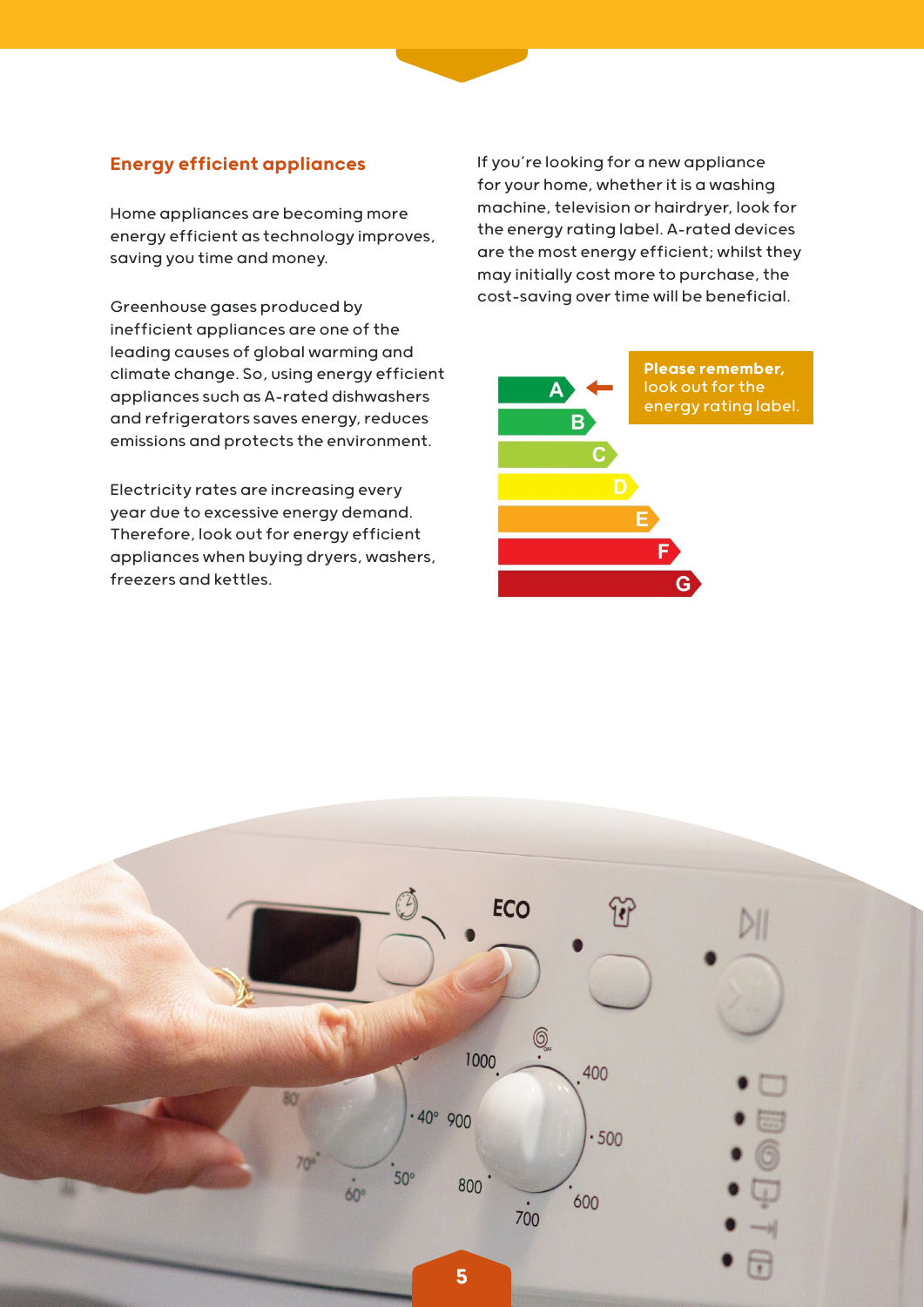#### Energy efficient lighting

Making the switch to energy saving lights like LED bulbs will reduce your lighting bills and help lower your carbon footprint. Take a look at different energy saving bulbs in your local home ware stores and find out how much you could save. Here are a few tips on how to best use lighting within your home;

- 1. Energy efficient lights like compact fluorescent or LED bulbs are a great alternative to incandescent or halogen lighting.
- 2. Make sure to turn lights off in areas of your home that you leave for long periods or are not being used.
- 3. We install dimmer controls when possible to save energy by reducing artificial lighting as natural light levels change.
- 4. We use light coloured paint on interior walls, ceilings, and other surfaces in your home to help you get the most out of your available lighting.
- 5. Allow light in through your windows and skylights to reduce the need for artificial lighting during the day.

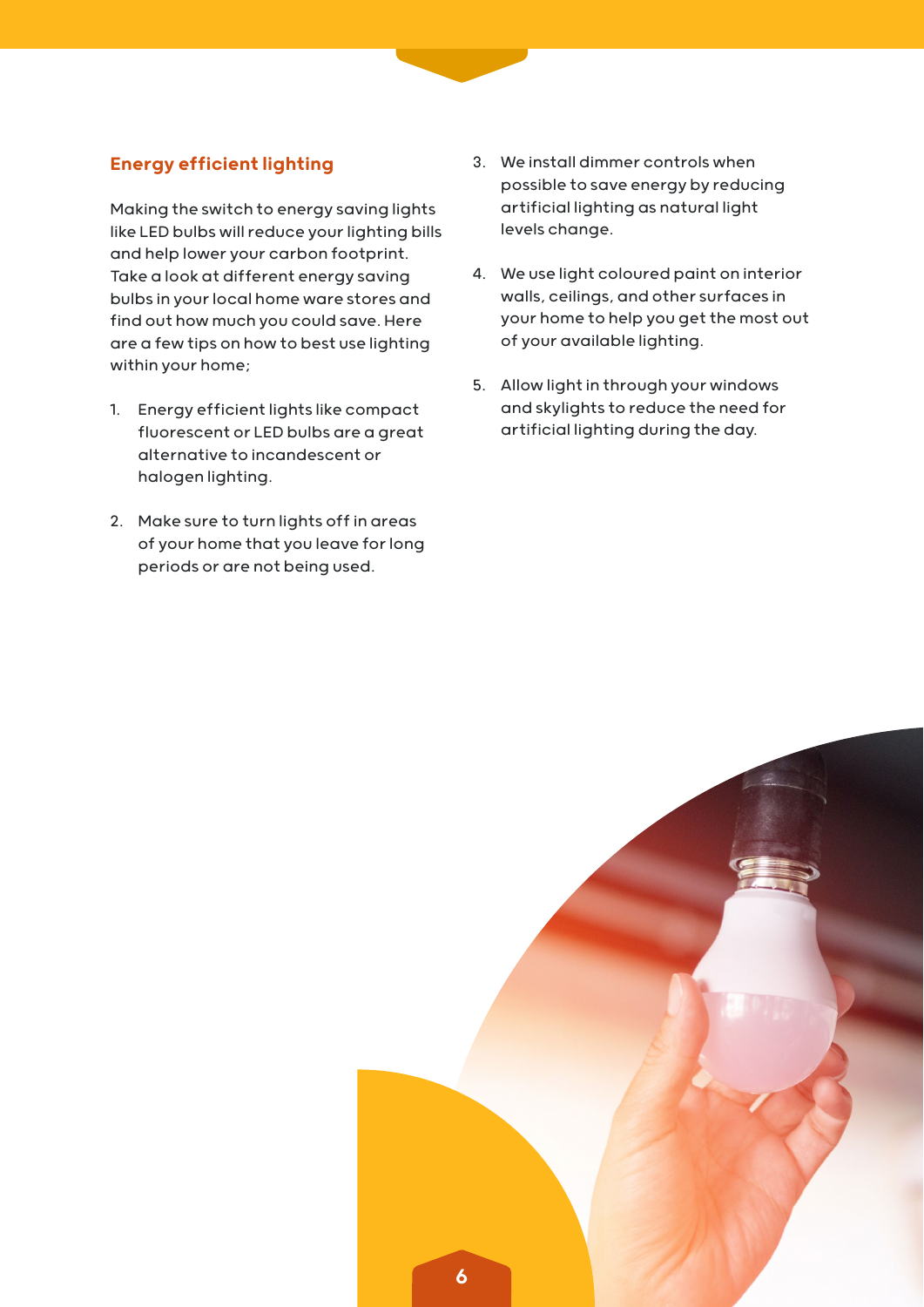### know your responsibilities

When it comes to the responsibility of the energy used inside your home, we're in it together. Please see below for a quick guide to both of us.

#### Your responsibilities

All habodel customers have the right to choose their own energy supplier when directly responsible for paying the energy bill. As your landlord, we'll never prevent you from doing this. All we ask is that you pay your bills to the best of your ability to avoid any complications later down the line.

Please remember. We don't supply energy to your home. If you're having trouble with the supply of energy to your home, contact your supplier before habodel.

#### Our responsibilities

As your landlord, it's our priority to maintain quality energy efficiency and upkeep within your home. Our focus is to keep your home safe and free from health hazards so you enjoy a happy, healthy stay.

Part of our responsibility is to ensure all gas and electrical equipment within habodel homes is safely installed and well maintained. As proof, your home comes with an Energy Performance Certificate (EPC) for the property, a routine Electrical Inspection Condition Report (EICR) and an annual Gas Safety Inspection certificate.